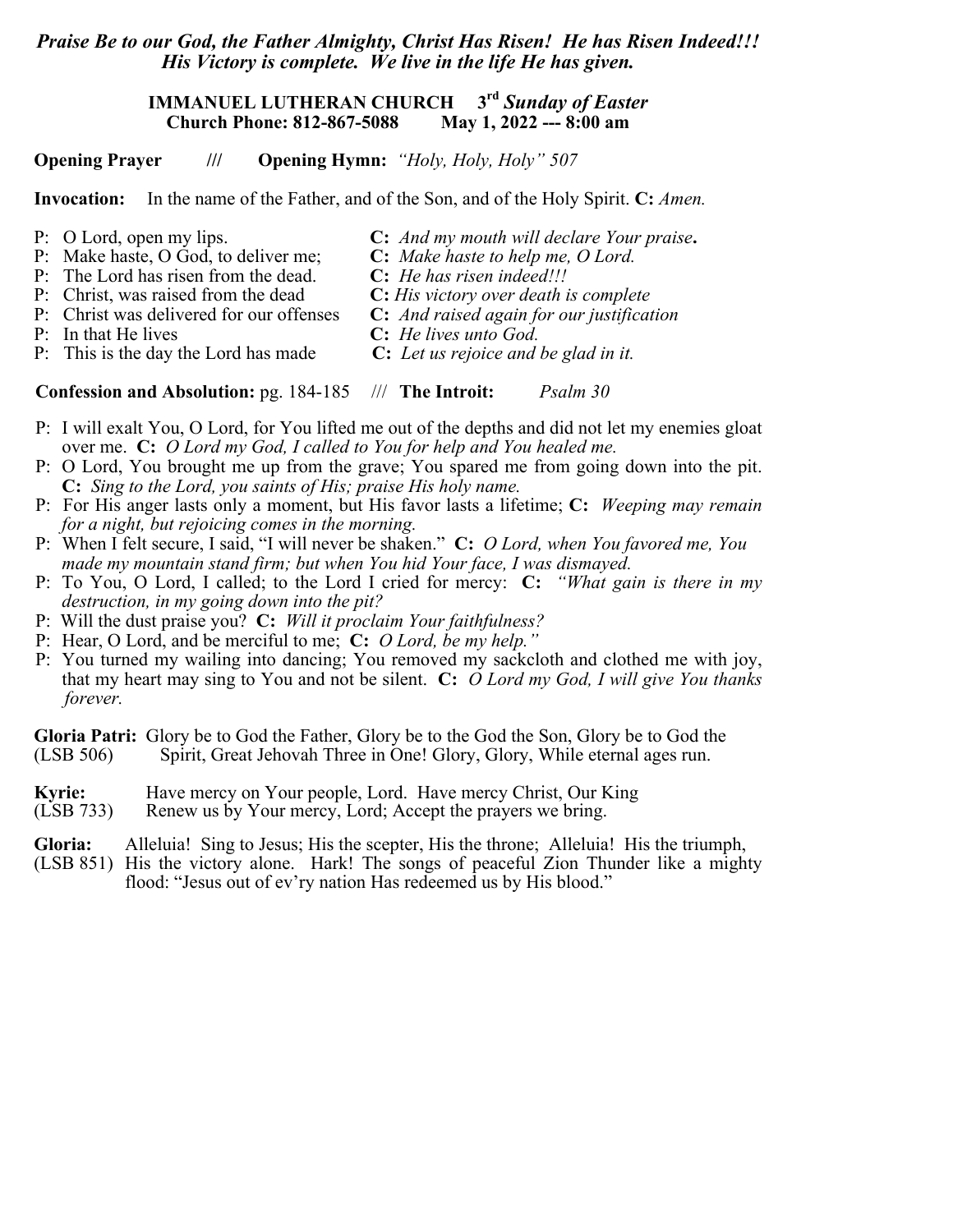P: The Lord be with you. **C:** *And with your spirit.*

**Collect:** O God, through the humiliation of Your Son You raised up the fallen world. Grant to Your faithful people, rescued from the peril of everlasting death, perpetual gladness and eternal joys; through Jesus Christ, our Lord, who lives and reigns with You and the Holy Spirit, one God, now and forever. **C:** *Amen.*

**Hymn:** *"O Christ, Our True and Only Light" 839*

**N.T. Lesson:** *Acts 9: 1-22* /// **Epistle Lesson:** *Revelation 5: 8-14*

**Holy Gospel:** *John 21: 1-14 ///* **Confession of Faith:** *Nicene Creed (back of hymnal)*

**Sermon Hymn:** *"At the Lamb's High Feast We Sing" 633 vs. 1,3,6,8*

#### **Sermon**

**Confessional Hymn:** *"In God We Believe"* (802)

In God we believe: the Creator whose pow'r In mercy has brought us renewal this hour In Jesus, the Savior, our hope is secure True God and True Man once the cross He endured

God's Spirit at work in our lives we confess: With power and truth the church now He does bless As saints, God's forgiven, one day we shall then Be living in glory forever. Amen.

### **Offering brought to the Altar**

**Prayers:** The families of Huebschman, Jeff, Kristina, Krystal, Philip and Patrick; Huett, Diane; and Hurlbut, Dave.

**Lord's Prayer:** *back of hymnal* **/// Blessing of Elements /// Distribution**

**Closing Hymn:** *"In Thee Is Gladness" 818*

**Closing Collect:** *Heavenly Father, You grant us Your Spirit to open our eyes and enlighten our minds to serve You and fellow believers; lead us by Your Spirit to enable us to witness of Your love, live according to Your will, bring Your Word of life to others, rejoice in the goodness You have showered upon us, and reflect Your love in how we reach out to others; through Jesus Christ, Your Son, our Lord, who lives and reigns with You and the Holy Spirit, one God, now and forever. Amen.*

### **Benediction**

All hymns used by permission. Lutheran Service Book Hymn License #100014726 Lutheran Service Book Liturgy License #000014726

> **Kirk Horstmeyer , Pastor Warren Korff, Elder – Matthew Wilson, Organist**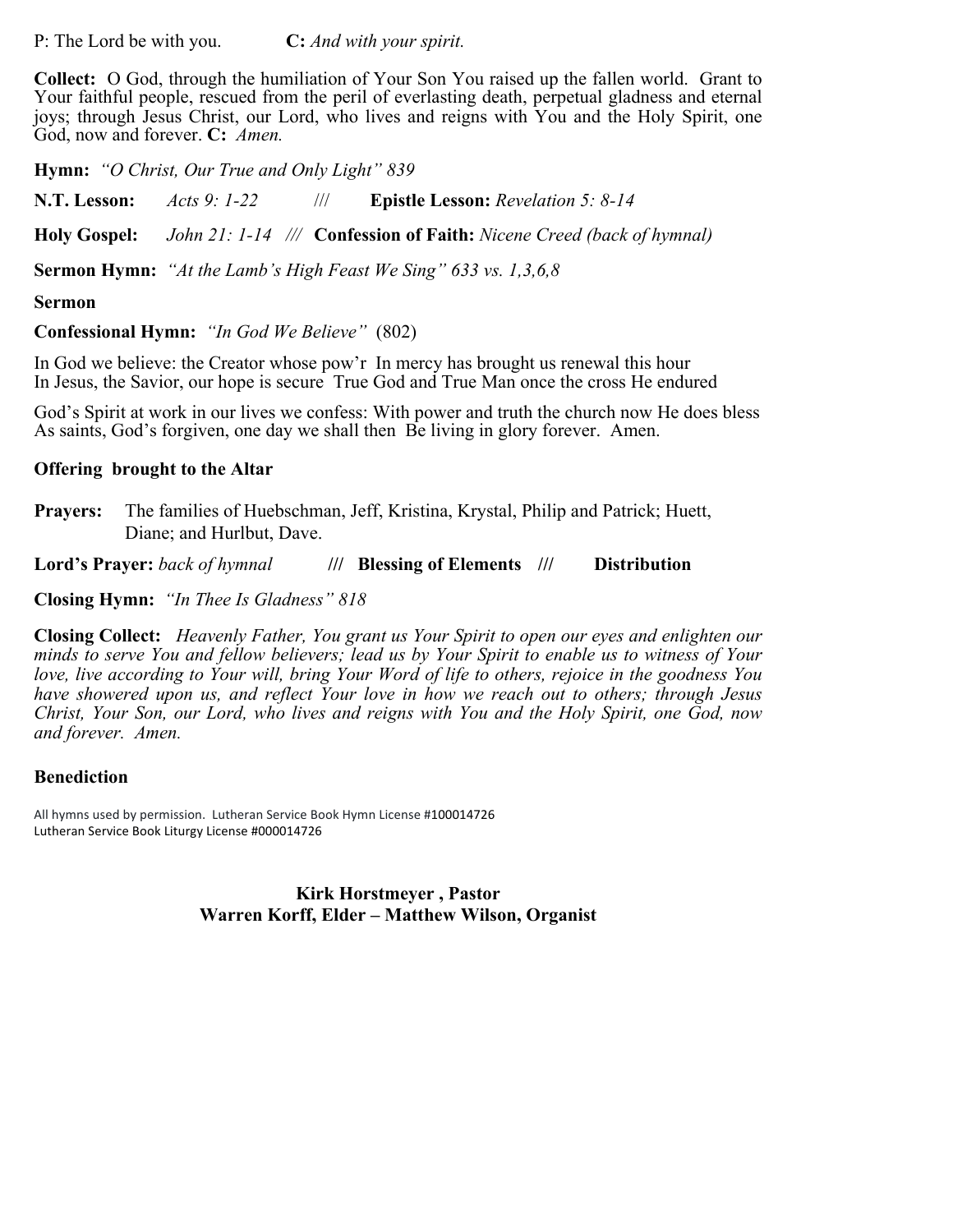#### **WHAT THE SCRIPTURES TEACH CONCERNING THE LORD'S SUPPER**

In I Corinthians 11 the Holy Spirit led Paul to write, "This is my body" and "This cup is the new covenant in my blood" to explain the spiritual truth of the Supper: Christ is truly present in His body and blood in the bread and wine. This is a mystery, a Heavenly gift; one we can only understand in faith. Paul further says, "Therefore whoever eats the bread and drinks the cup of the Lord in an unworthy manner, shall be guilty of the body and blood of the Lord" and, "let a man examine himself...for he who eats and drinks, eats and drinks judgment to himself if he does not judge the body rightly." There is no doubt from our Lord's Word, we are receiving His body and blood. The Father offers us forgiveness, unity of faith, strengthening of faith, etc.; it is never our right, we approach His altar only by His invitation. If you are visiting we ask that you please speak with the Pastor before receiving the Lord's Supper. We strive to lovingly carry out our responsibility to ensure the supper remains a blessing for all, never a curse. May His richest blessing be upon you all.

## **THIS WEEK**

| <b>TODAY:</b>         | Worship w/HC 8 am, SS 9:10 am, Worship w/HC 10:15 am,          |
|-----------------------|----------------------------------------------------------------|
| <b>WEDNESDAY:</b>     | Fish Fry Set up begins 5 pm                                    |
| <b>THURSDAY:</b>      | <b>Fish Fry Prep 8 am – Noon, Bible Study 9:30 am and 6 pm</b> |
| <b>FRIDAY:</b>        | Fish Fry Prep 6:30 am, Fish Fry begins at 4:30 pm              |
| <b>Next SATURDAY:</b> | Worship w/HC $5:30$ pm                                         |
| <b>Next SUNDAY:</b>   | Mother's Day - Worship 8 am, SS 9:10 am, Worship 10:15 am      |

**WEEKLY ATTENDANCE:** Sat, Apr 23: 42 LS: 33; Sun, Apr 24: 8 am: 40; 10:15 am 81

**MEMBER PRAYER LIST:** Next Sat and Sun we will be praying for the following: Jagelewski, Tim, Rosanna, Abigail and Joshua; Johnson, Markus, Kadie, Peyton and Paige; and Johnson, Sarah, Shane, Sadie and Sofie.



**FISH FRY NEWS:** Fish Fry date is Friday, May 6.

Sign-up Sheets will be on the board in the Lounge.

You can bring in your Chinese Auction donations and put in the Church office.

**TRINITY DARMSTADT CONFIRMATION REUNION** – In celebration of our 175<sup>th</sup> anniversary, Trinity Lutheran Darmstadt invites all our former confirmands to a reunion on Confirmation Sunday, May 22. Worship begins at 9:30am followed by a cake and punch reception to share memories of our confirmation, class, and pastors. All attendees will receive a free booklet with pictures of the youth confirmation classes from 1932 to 2022.

**LUTHERAN CENTER FOR RELIGIOUS LIBERTY** - The Rev. Dr. Gregory Seltz, the Executive Director of the LCRL is coming to Evansville on June 18<sup>th</sup>. He was formerly a speaker for the Lutheran Hour. On Saturday, June  $18<sup>th</sup>$  he will speak at Redeemer Lutheran Church from 9-10:30 AM to discuss the work of the LCRL and why it is important to the church. All are invited to come listen to him. More info on his visit and what the LCRL will follow in the next few weeks.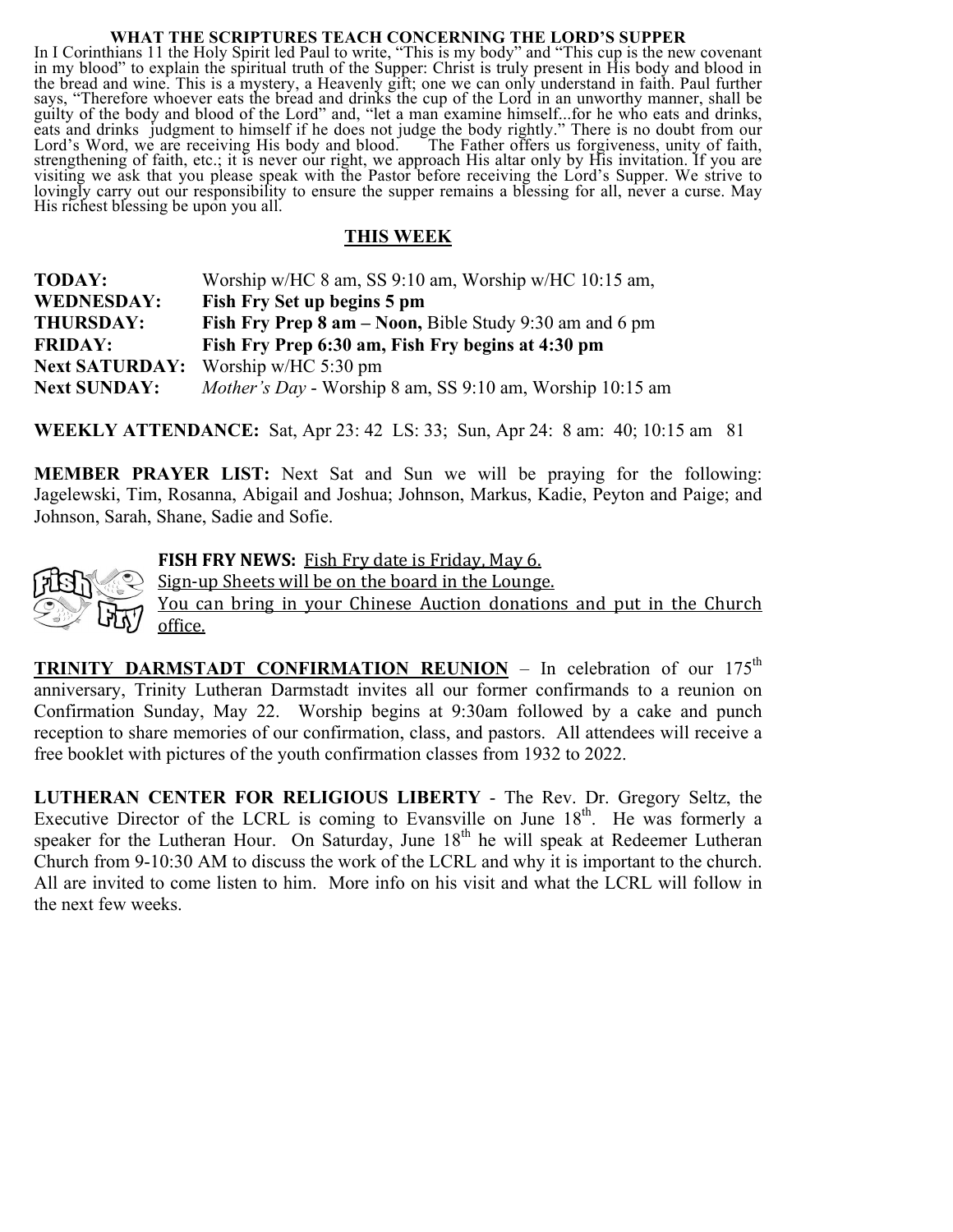**MEMORIAL DAY SERVICE:** The Lutheran Cemetery Board would like to invite you to celebrate Memorial Day with us. Pastor Kirk Horstmeyer of Immanuel Lutheran Church will lead us in a service on Monday, May 30, at 11 a.m. at the Cemetery. Refreshments will be served in the Cemetery office following the service to offer an opportunity for fellowship and to answer any questions you may have. The Cemetery is located at 1305 North St. Joseph Avenue. We look forward to seeing you on May 30!

# **FISH FRY NEWS**

Be sure and pick up your Fish Fry Newsletter from your mailboxes so you know what is going on each day before the fish fry.

# **DON'T FORGET YOUR DESSERTS!!!**

# BE SURE TO SIGN UP TO HELP ON THE NIGHT OF THE FISH FRY! **ALL AREAS NEEDED**

## **NEW THIS YEAR:** We will need to serve the food this year and this will mean two serving lines. Servers will have to wear gloves and masks. WE WILL DEFINITEY NEED MORE HELP THAN IN PREVIOUS YEARS.

Don't forget to turn in the ticket money.

Small flyers are on the ticket podium to put up in stores or your place of work.

Don't forget to get items to donate to the Chinese Auction.

# **EVERYONE NEEDS A TICKET TO EAT.**

Costs are going UP, so we need to sell as many tickets as possible.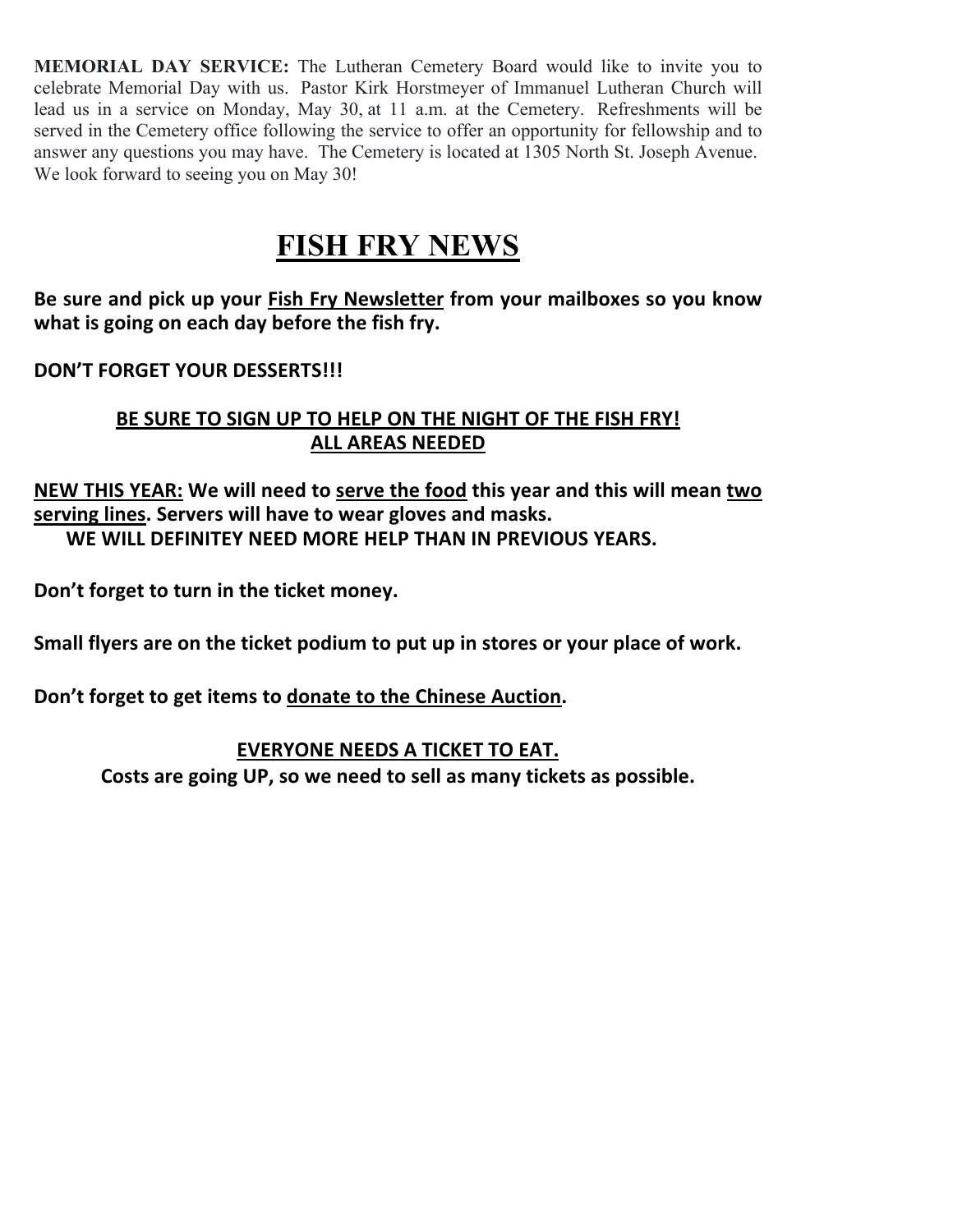**FISH FRY PARKING: Time to start 3:30 (for most) for parking workers and the early birds that arrive.**

**We need to have 10 (at minimum) people to help guide guests from the road to park in the West Field (2), North Gravel Lot (2), Carry Out Drive (1), Entrance to Main Lot (1), Main Parking Lot (3), and Exit (Cemetery) (1).**

**There will be 2 Vanderburgh County Sheriffs helping with traffic control.**

**If we can obtain golf carts, we need Adults to drive and transport guests. (2)**

**If anyone has access to 4-6 seater golf carts that would be willing to loan to use at the Fish Fry we would appreciate it. (Carts-Gone-Wild does not have any available)**

**Yes, most will be standing in and directing from the road.** 

**Yes, we work in inclement conditions (except for lightning)**

Please be prepared to stay until 6:30ish. (Years past not enough individuals have **signed up to do a shif**